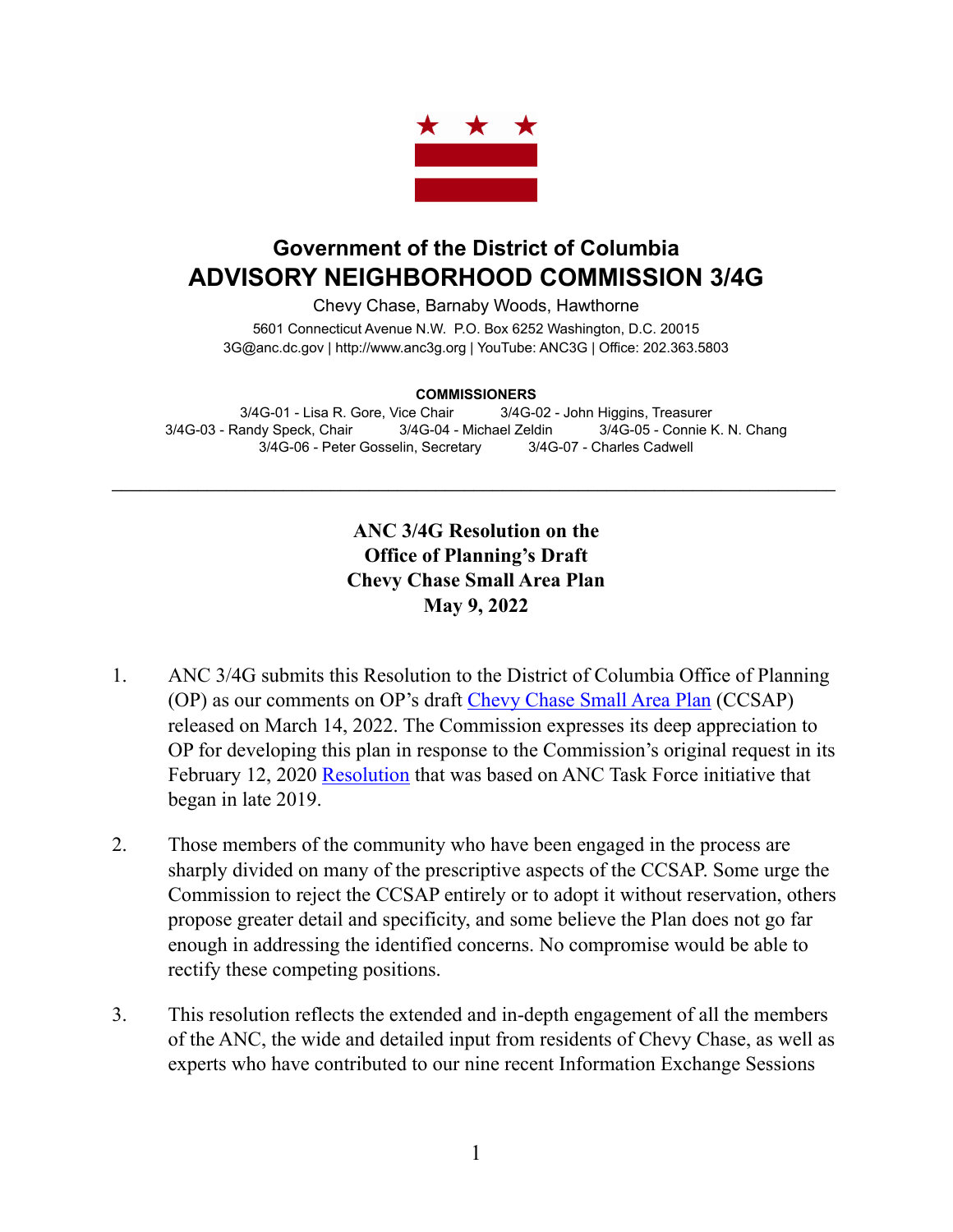carried out from Fall 2021 to Spring 2022. We have worked with the Office of Planning and have been both supportive and critical at various times.

- 4. The Commission looks forward to positive change in Chevy Chase DC and, in asking two years ago for the development of a Small Area Plan, emphasized the need to increase diversity, promote and accommodate growth, while balancing the livability of Chevy Chase DC that is characterized by its scale, function, and character. The amenities that have drawn people to Chevy Chase for decades need to be open to greater economic and racial diversity. A Small Area Plan *alone* does not accomplish these goals. As expressed in the reports and our resolutions related to our 2019-20 Comprehensive Plan and Racism Task Forces, we are committed to take concrete steps to shape our more inclusive future.
- 5. We appreciate that the CCSAP is one part of a longer journey an important one, but still only part of a longer-term project toward making the Connecticut Avenue corridor (Gateway, Civic Core, Western Frontage, and Eastern Frontage) more equitable, environmentally sustainable, and vibrant for us and the next generation of residents. While we remain committed to the broad, descriptive goals and visions in the OP draft, we have concluded that to reach the aims of the CCSAP will require an extended level of community engagement on the issues covered within the Plan, enhanced steps by the city to communicate with citizens as the details of change are specified and adopted, and OP's coordination with other city agencies with a role in shaping our community's future. We are committed to helping guide change, maintain community engagement, and work closely with District agencies who are tasked to implement these ideas. To that end, we will establish a Standing Committee on Zoning, Design, and Development to advise us on a new zoning overlay or zone to govern land use and urban design guidelines, as suggested in the CCSAP.
- 6. Perhaps the greatest shortcoming of the CCSAP is its failure to articulate at a granular level how it intends to implement and enforce its various recommendations and to further ensure that its recommendations be made mandatory for all developments in the covered area. This resolution endeavors to begin to articulate affordable housing mandates and requirements, including specifying the number and size of affordable units.
- 7. With respect to the draft CCSAP, the Commission asks and expects OP to make the following changes to help assure this planning effort's success.
	- It is essential that the CCSAP require creation of a new zone and form-based codes that will apply to all future development (as mentioned on page 59 of the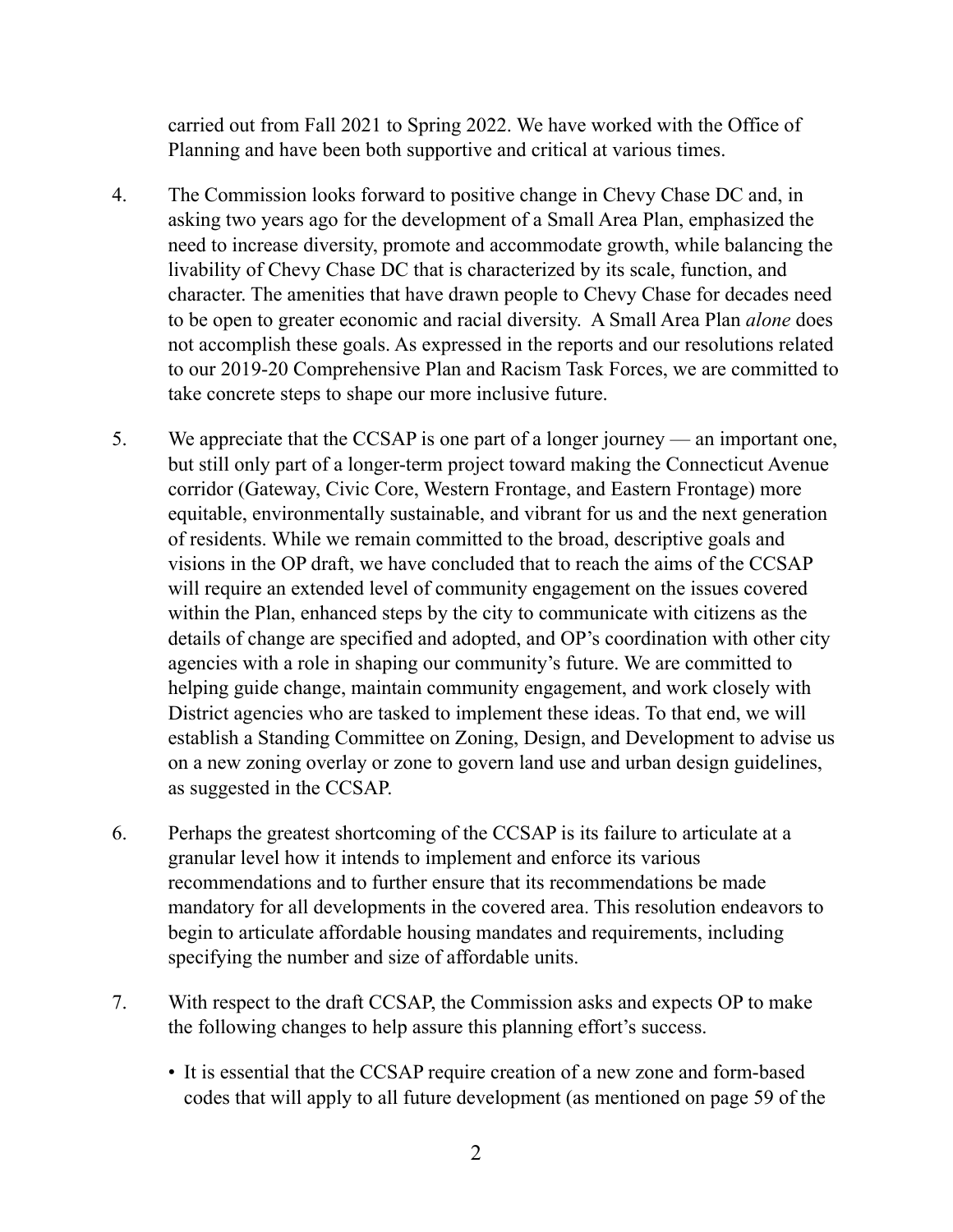CCSAP). Those standards must include, among other things, specifications for height, setbacks, buffers with nearby residents, alley accessibility, and design features. This is the only way to ensure that new structures will meet the community's expectations for balanced development.

- The CCSAP requires language specifying that during the period before a new zone or form-based code is developed, the design guidelines in the CCSAP serve as a benchmark or floor for any decisions that may come before the Zoning Commission.
- It is equally essential that the ANC and the community (particularly those residents who live closest to the commercial strip) be integrally involved in the creation of the new zone and form-based codes. We will, of course, solicit the views of zoning and design experts and the District's experience with other special zones, but residents have a large stake in how the CCSAP is implemented, and as their representative we ask and expect to have a seat at the table on any steering committee or other mechanism as the detailed standards are developed and before they are presented to the Zoning Commission. The Commission's proposal to create a Standing Committee anticipates the public engagement elements of the CCSAP with authority to participate in zone drafting activities similar to other projects within the District, such as St. Elizabeths (CCSAP, pp. 7 and 59; Brookings report, Redeveloping the St. [Elizabeth's Hospital Campus: Opportunity and Complexity on a Hill](https://www.brookings.edu/wp-content/uploads/2016/06/stelizabeths.pdf)*,* Brookings Institution, September 2003).
- The CCSAP requires specificity for affordable and workforce (hereinafter affordable) housing goals. The Commission continues to support its [March 22,](https://anc3g.org/wp-content/uploads/2021/04/3-22-2021-Meeting-Minutes.pdf)  [2021 resolution](https://anc3g.org/wp-content/uploads/2021/04/3-22-2021-Meeting-Minutes.pdf) to include mixed-income housing in the Civic Core with a goal of at least 50% dedicated affordable housing and for the remaining Plan area a "goal of at least 25% affordable housing, with a focus on households earning 50% or less of MFI, considering other requirements as well." The Commission also strongly supports Recommendation 4.3 and a commitment to develop "options for providing deeper affordability for rental and *homeownership*, such as vouchers and *community land trusts*" (emphasis added), as well as exploration of opportunities for not-for-profit developers to provide more affordable housing (CCSAP pp. 32-33).
- The CCSAP must address more specifically how infrastructure schools, transportation, parking, water, sewer, etc. — will be planned concurrently with any new development on the Connecticut Avenue corridor. As the Commission emphasized in its 2020 Resolution, whatever growth may occur in the Chevy